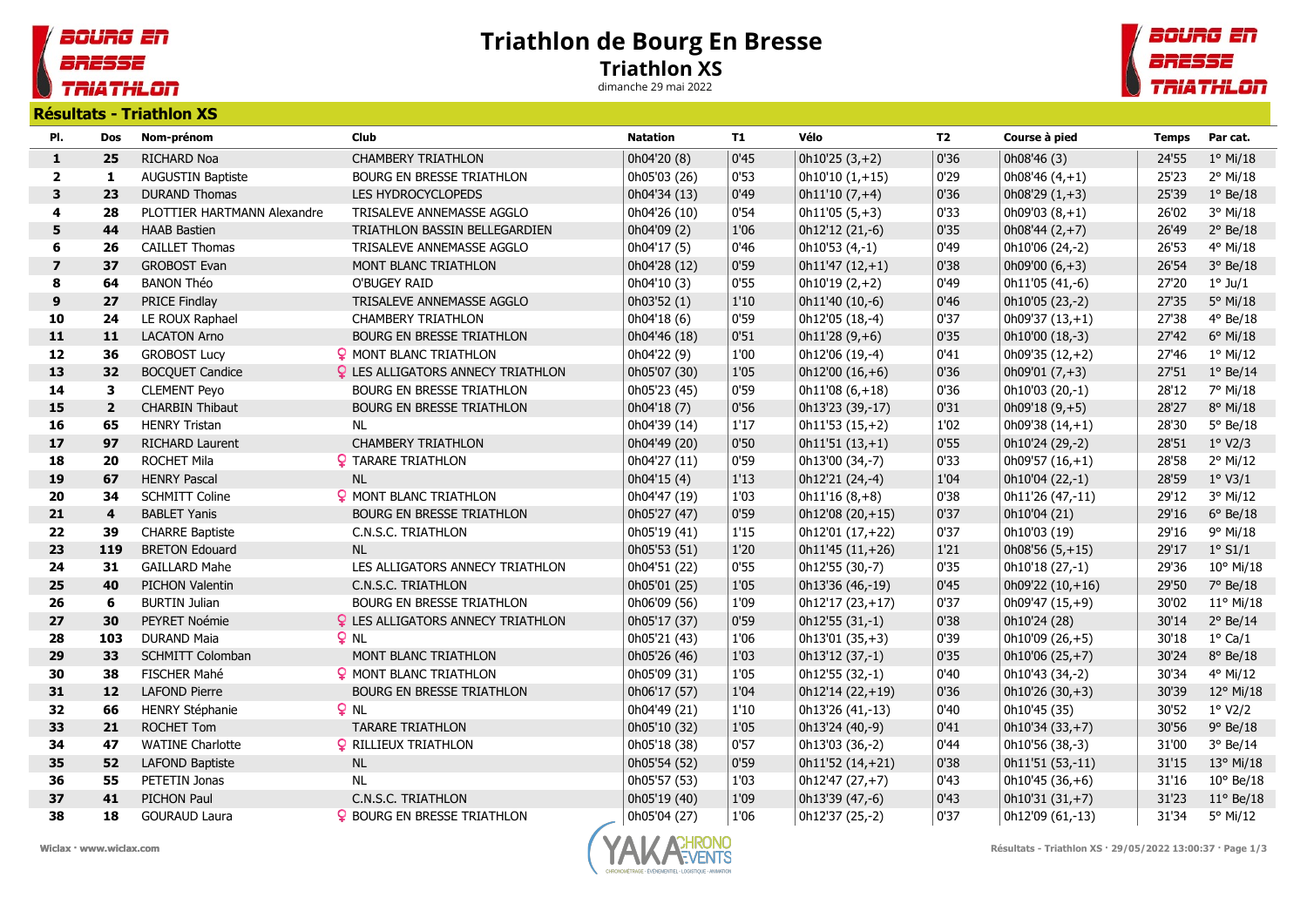| PI. | Dos                     | Nom-prénom                  | <b>Club</b>                              | <b>Natation</b> | T1   | Vélo              | <b>T2</b> | Course à pied     | <b>Temps</b> | Par cat.           |
|-----|-------------------------|-----------------------------|------------------------------------------|-----------------|------|-------------------|-----------|-------------------|--------------|--------------------|
| 39  | 45                      | <b>SERBAC Adrien</b>        | RMA PARIS TRIATHLON                      | 0h05'06 (29)    | 1'23 | 0h12'53 (29,+8)   | 0'36      | 0h12'04 (59,-9)   | 32'04        | 14° Mi/18          |
| 40  | 16                      | <b>CAPELLI Siloe</b>        | <b>Q</b> BOURG EN BRESSE TRIATHLON       | 0h05'15 (34)    | 1'08 | 0h12'48 (28,+4)   | 0'43      | 0h12'14 (62,-11)  | 32'10        | 6° Mi/12           |
| 41  | 46                      | <b>BANON Estéban</b>        | <b>METZ TRIATHLON</b>                    | 0h05'21 (42)    | 1'12 | 0h13'50 (54,-5)   | 0'50      | $0h11'04(40,+7)$  | 32'19        | $12^{\circ}$ Be/18 |
| 42  | 58                      | KOENIG Jade                 | $Q$ NL                                   | 0h04'46 (16)    | 1'18 | 0h13'34 (45,-17)  | 0'41      | 0h12'07 (60,-3)   | 32'28        | 4° Be/14           |
| 43  | 63                      | <b>ANTOINE Thomas</b>       | <b>NL</b>                                | 0h05'00 (24)    | 1'11 | 0h13'39 (48,-18)  | 0'42      | 0h11'54 (54)      | 32'28        | $13°$ Be/18        |
| 44  | 42                      | <b>BERGERON Quentin</b>     | PUBLIER TRIATHLON                        | 0h05'17 (36)    | 1'02 | 0h13'49 (52,-13)  | 0'44      | $0h11'38(51,+1)$  | 32'32        | 14° Be/18          |
| 45  | 102                     | LACOMBE Hugo                | <b>NL</b>                                | 0h05'05 (28)    | 2'00 | 0h14'29 (65,-3)   | 1'03      | $0h09'57(17,+10)$ | 32'36        | $1°$ V1/4          |
| 46  | 35                      | <b>MARTIN Lisa</b>          | <b>Q</b> MONT BLANC TRIATHLON            | 0h05'13 (33)    | 1'22 | 0h12'56 (33,+9)   | 0'46      | 0h12'33 (67,-9)   | 32'53        | 5° Be/14           |
| 47  | 105                     | <b>LALANNE Philippe</b>     | <b>NL</b>                                | 0h06'23 (59)    | 1'36 | $0h13'40(50,+12)$ | 0'42      | 0h10'32 (32,+7)   | 32'55        | $2^{\circ}$ V1/4   |
| 48  | 10                      | RAMILLON-EHRMANN Colas      | BOURG EN BRESSE TRIATHLON                | 0h06'34 (67)    | 1'19 | 0h13'18 (38,+10)  | 0'44      | $0h11'00(39,+4)$  | 32'57        | $15^{\circ}$ Be/18 |
| 49  | $\overline{\mathbf{z}}$ | <b>CLAPPAZ Romain</b>       | <b>BOURG EN BRESSE TRIATHLON</b>         | 0h04'44 (15)    | 1'29 | 0h12'44 (26)      | 0'37      | 0h13'25 (75,-23)  | 33'00        | $15^{\circ}$ Mi/18 |
| 50  | 15                      | <b>BROYER Anaelle</b>       | <b>9 BOURG EN BRESSE TRIATHLON</b>       | 0h06'03 (54)    | 1'21 | $0h13'32(44,+6)$  | 0'45      | $0h11'20(44,+1)$  | 33'03        | 7° Mi/12           |
| 51  | 49                      | <b>DURAND Ethan</b>         | <b>NL</b>                                | 0h06'25 (60)    | 1'31 | 0h15'03 (71,-3)   | 0'48      | 0h09'33 (11,+18)  | 33'23        | $16^{\circ}$ Be/18 |
| 52  | 29                      | <b>DEMARET Maelys</b>       | <b>Q</b> LES ALLIGATORS ANNECY TRIATHLON | 0h05'17 (35)    | 0'59 | 0h14'28 (64,-18)  | 0'51      | 0h12'18 (63,-2)   | 33'55        | $6°$ Be/14         |
| 53  | 8                       | LE GALL Arthur              | <b>BOURG EN BRESSE TRIATHLON</b>         | 0h05'48 (49)    | 1'19 | $0h13'42(51,+2)$  | 0'44      | 0h12'23 (64,-4)   | 33'58        | $16^{\circ}$ Mi/18 |
| 54  | 13                      | <b>BERTIN Maëlis</b>        | <b>9 BOURG EN BRESSE TRIATHLON</b>       | 0h05'51 (50)    | 1'03 | 0h13'30 (43,-2)   | 0'45      | 0h12'51 (70,-7)   | 34'02        | 7° Be/14           |
| 55  | 114                     | <b>TEPPE Anais</b>          | <b>Q</b> LICENCE INDIVIDUELLE HORS CLUB  | 0h06'06 (55)    | 1'16 | 0h14'56 (70,-6)   | 0'44      | $0h11'36(50,+7)$  | 34'39        | $1°$ S3/3          |
| 56  | 113                     | <b>DEVAUX Alexandre</b>     | LICENCE INDIVIDUELLE HORS CLUB           | 0h06'44 (72)    | 1'18 | 0h14'30 (66,+4)   | 0'50      | 0h11'22 (46,+9)   | 34'46        | $1°$ S3/2          |
| 57  | 107                     | VIALLE Ségolène             | <b>Q</b> NL                              | 0h06'34 (68)    | 1'13 | 0h14'17 (60,-2)   | 0'46      | $0h11'58(57,+1)$  | 34'50        | $2°$ S3/3          |
| 58  | 53                      | <b>BLANPIED Maëva</b>       | $Q$ NL                                   | 0h06'34 (65)    | 1'14 | 0h13'29 (42,+7)   | 0'50      | 0h12'43 (68,-5)   | 34'52        | 8° Mi/12           |
| 59  | 99                      | <b>CAILLET Sandrine</b>     | <b>Q</b> TRISALEVE ANNEMASSE AGGLO       | 0h06'34 (66)    | 1'24 | $0h14'27(62,+3)$  | 0'56      | $0h11'36(49,+5)$  | 34'58        | $1°$ V3/1          |
| 60  | 56                      | MICHAUD Enola               | $Q$ NL                                   | 0h06'32 (63)    | 1'19 | $0h14'07(57,+1)$  | 0'56      | $0h12'03(58,+1)$  | 35'00        | 8° Be/14           |
| 61  | 59                      | <b>CENCI Baptiste</b>       | NL                                       | 0h06'33 (64)    | 2'03 | $0h14'22(61,+3)$  | 0'44      | $0h11'17(43,+5)$  | 35'01        | $17^{\circ}$ Mi/18 |
| 62  | 96                      | SIEGLER Logan               | TRIATHLON AMBERIEU EN BUGEY              | 0h05'39 (48)    | 1'22 | 0h14'51 (69,-8)   | 0'59      | 0h12'24 (65,-3)   | 35'17        | $1°$ S2/1          |
| 63  | $\overline{9}$          | PACLET Guillaume            | BOURG EN BRESSE TRIATHLON                | 0h06'35 (69)    | 1'21 | 0h15'08 (72,-5)   | 0'39      | $0h11'50(52,+5)$  | 35'35        | $17^{\circ}$ Be/18 |
| 64  | 108                     | CÔTE Gaël                   | <b>NL</b>                                | 0h06'39 (70)    | 1'33 | 0h13'39 (49,+12)  | 0'58      | 0h12'46 (69,-7)   | 35'37        | $2°$ S3/2          |
| 65  | 101                     | <b>CHARRE Catherine</b>     | $Q$ NL                                   | 0h06'19 (58)    | 1'22 | $0h14'03(55,+2)$  | 0'56      | 0h13'02 (71,-9)   | 35'43        | $1^\circ$ V1/1     |
| 66  | 51                      | <b>DAUBY Maylis</b>         | $Q$ NL                                   | 0h05'18 (39)    | 1'39 | 0h16'17 (79,-23)  | 0'59      | $0h11'56(56,+4)$  | 36'11        | 9° Be/14           |
| 67  | 17                      | <b>SALAUN Leonore</b>       | <b>9 BOURG EN BRESSE TRIATHLON</b>       | 0h07'34 (77)    | 1'29 | $0h15'18(73,+4)$  | 0'48      | $0h11'14(42,+6)$  | 36'26        | $10^{\circ}$ Be/14 |
| 68  | 43                      | <b>BRUNET Charline</b>      | <b>Q</b> TRIATHLON BASSIN BELLEGARDIEN   | 0h05'23 (44)    | 1'08 | 0h15'26 (75,-18)  | 0'56      | 0h13'39 (76,-8)   | 36'35        | 9° Mi/12           |
| 69  | 57                      | <b>CAVALLERO Clara</b>      | $Q$ NL                                   | 0h08'18 (81)    | 1'09 | $0h14'03(56,+7)$  | 0'45      | $0h12'24(66,+3)$  | 36'41        | $10^{\circ}$ Mi/12 |
| 70  | 62                      | <b>MERCIER Erine</b>        | $Q$ NL                                   | 0h06'40 (71)    | 1'14 | 0h14'40 (68,-2)   | 0'41      | 0h13'24 (74,-7)   | 36'41        | $11^{\circ}$ Mi/12 |
| 71  | 104                     | <b>HAY Valentin</b>         | <b>NL</b>                                | 0h08'27 (82)    | 2'14 | 0h14'40 (67,+5)   | 0'39      | 0h11'20 (45,+5)   | 37'22        | $1°$ S4/1          |
| 72  | 111                     | AIMO-BOOT Eddy              | $\sf NL$                                 | 0h06'30 (62)    | 2'14 | 0h16'31 (80,-4)   | 0'46      | $0h11'31(48,+5)$  | 37'34        | $3°$ V1/4          |
| 73  | 54                      | <b>CHAMPELAY Owen</b>       | <b>NL</b>                                | 0h07'32 (76)    | 1'07 | $0h14'28(63,+1)$  | 1'06      | 0h13'23 (73,-2)   | 37'38        | $18^{\circ}$ Be/18 |
| 74  | 120                     | <b>SERBAC Ludovic</b>       | <b>NL</b>                                | 0h04'54 (23)    | 2'02 | 0h15'59 (78,-19)  | 0'47      | 0h13'57 (79,-7)   | 37'41        | 2° V2/3            |
| 75  | 116                     | AIMO-BOOT Laurine           | $Q$ NL                                   | 0h06'30 (61)    | 2'18 | 0h16'51 (82,-5)   | 0'55      | $0h11'55(55,+3)$  | 38'30        | $1°$ S1/3          |
| 76  | 61                      | <b>RUEDIN Louane</b>        | 9NL                                      | 0h07'59 (79)    | 1'16 | 0h15'24 (74,+3)   | 0'46      | 0h13'42 (77,-2)   | 39'09        | $11^{\circ}$ Be/14 |
| 77  | 117                     | <b>MEYER Marine</b>         | $Q$ NL                                   | 0h08'50 (85)    | 1'32 | 0h17'25 (83,-5)   | 0'44      | 0h10'52 (37,+7)   | 39'25        | $2°$ S1/3          |
| 78  | 112                     | DELHOMME Béatrice           | P <sub>NL</sub>                          | 0h08'53 (86)    | 2'41 | 0h14'15 (59,+7)   | 0'58      | $0h13'42(78,+1)$  | 40'30        | 2° V2/2            |
| 79  | 118                     | <b>TAUVERON David</b>       | <b>NL</b>                                | 0h07'03 (73)    | 3'21 | 0h15'37 (76)      | 1'20      | $0h13'12(72,+1)$  | 40'35        | $4^{\circ}$ V1/4   |
| 80  | 14                      | <b>BESSON Elana</b>         | <b>Q</b> BOURG EN BRESSE TRIATHLON       | 0h07'09 (74)    | 1'41 | 0h17'38 (84,-8)   | 1'00      | $0h14'00(80,+1)$  | 41'30        | 12° Be/14          |
| 81  | 115                     | <b>CHAMBONNET Stephanie</b> | $Q$ NL                                   | 0h07'16 (75)    | 1'40 | $0h15'41(77,+1)$  | 1'05      | 0h15'46 (84,-6)   | 41'30        | $1°$ S4/1          |

 $\sim$